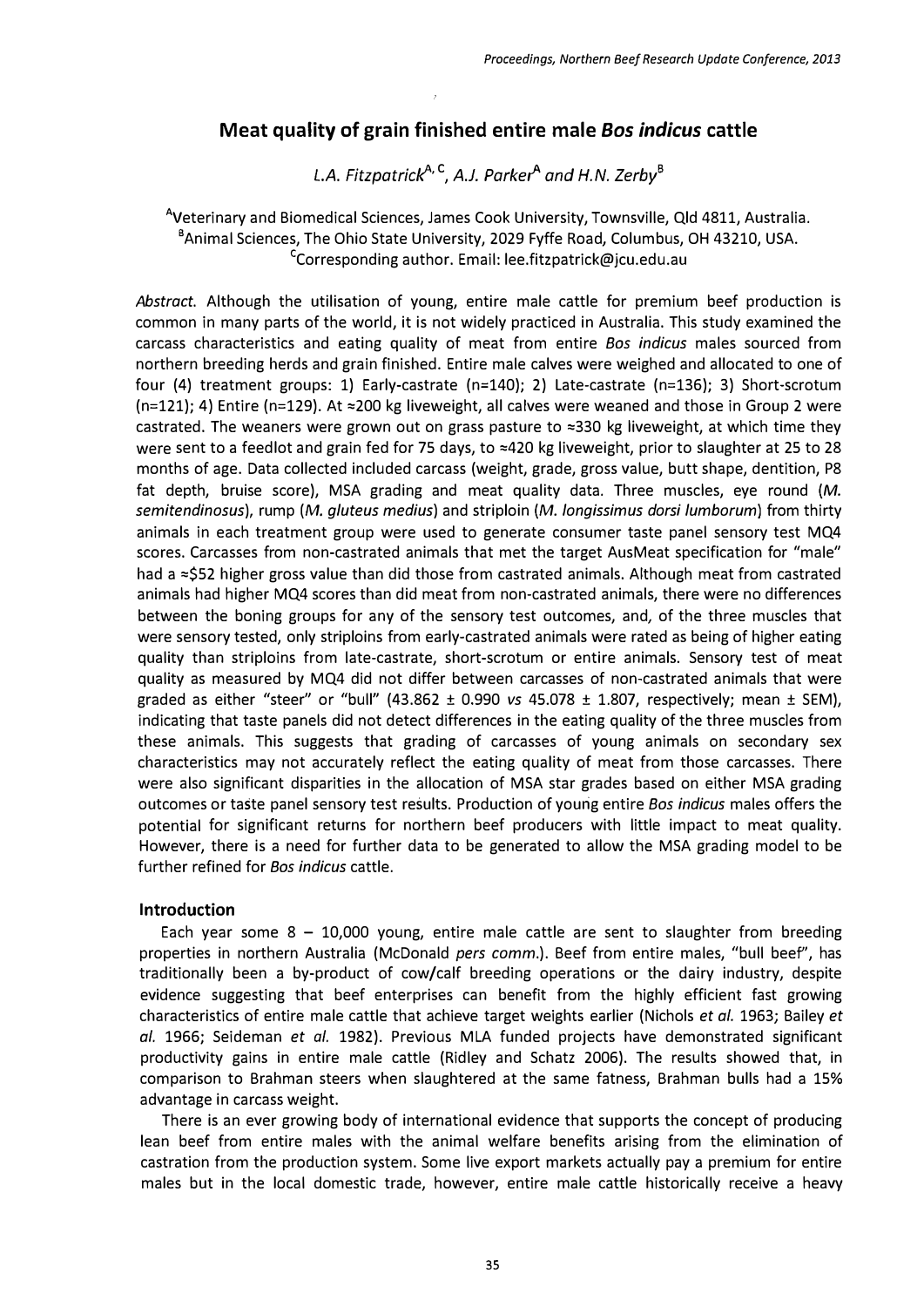discount because of the perception of poorer meat quality. This perception may be attributed to the knowledge that the majority of beef produced from entire males in Australia is a product of cast for age bulls, rather than young animals.

There is significant potential for young, entire male cattle from northern breeding properties to be value-added through grain-finishing, however, consumer perceptions of the eating quality of beef from entire young Bos indicus need to be evaluated and addressed. In addition, there are substantial animal welfare benefits to be gained if castration of these animals is avoided.

The objectives of this study were to evaluate carcass yield and quality, and consumer eating quality characteristics of young short-scrotum and entire male cattle finished on grain for the domestic trade compared with early- and late-castrated males.

# **Methods**

This study was conducted under JCU Animal Ethics Committee Approval no. A1342, in collaboration with McDonald Holdings Pty Ltd (MDH) on a number of their properties. The cattle used in the study were bred on Rutland Plains (15° 38.804'S 141° 50.800'E) and Dunbar (16° 2.852'S 142' 23.644'E) in the eastern Gulf of Carpentaria/western Cape York region, grown out on pasture at Devoncourt, Cloncurry (21° 12.937'S 140° 13.958'E), and finished on grain to Domestic Trade Steer specifications at MDH's Wallumba feedlot (26° 50.646'S 150° 14.173'E) on the Darling Downs.

# Experimental design

The study was conducted in an experimental design incorporating four (4) male treatments. In the second mustering round at Rutland Plains and Dunbar, entire male calves were weighed and allocated at random to one of four (4) treatment groups, as follows: 1) Early-castrate: surgically castrated at 1 to 4 months of age; 2) Late-castrate: castrated at weaning at  $\approx$  200 kg liveweight ( $\approx$ 9 to 12 months of age); 3) Short-scrotum: underwent a rubber banding procedure at 1 to 4 months of age to produce short-scrotum entire males (artificial cryptorchid); 4) Entire: remained intact for the duration of the experiment.

At  $\approx$ 9 to 12 months of age ( $\approx$ 200 kg liveweight), all calves were weaned and relocated to Devoncourt, where those calves in Group 2 (Late-castrate) were castrated. All the weaners were grown out on Devoncourt to  $\approx$ 330 kg liveweight, at which time they were sent to Wallumbah feedlot and grain fed for 75 days, to  $\approx$  420 kg liveweight. On exiting the feedlot (25 to 28 months of age), all animals were sent for slaughter at JBS Australia's Dinmore abattoir (JBS) (see Table 1).

## Data collection

Carcass grading data from vendor feedback sheets. The vendor feedback sheets provided data on carcass Sex (M = male, B = bull), Dentition (number of permanent incisors), Hot Carcass Weight (kg) and Gross Value  $(\xi)$ ; and for each side  $-$  P8 Fat Depth (mm), Butt Shape (A to E, with A being most convex and E being most concave.), Hot Weight (kg), Bruise score (1-9 depending on the position of the score-able bruise), Grade, \$/kg.

MSA carcass evaluation. The MSA grading model assigns one of four eating quality grades (2-star <sup>=</sup>unsatisfactory, 3-star = "good every day", 4-star = "better than everyday", or S-star = "premium") to 40 individual carcass muscles cooked by up to six alternative methods. The grade is assigned by a statistical prediction model which estimates a predicted meat quality (PMQ) score on a  $0 - 100$  scale for each muscle x cook outcome, based on inputs of % Bos indicus, sex, carcass weight, ossification, marbling, rib fat, carcass suspension method, ultimate pH, and meat colour (Watson et al. 2008). The current PMQ cut-offs for 3-star, 4-star and S-star are 46.5-63.9, 64.0-76.9 and 77.0-100.0 points, respectively (Watson et al. 2008). For MSA grading purposes, all the project cattle were a high grade Brahman genotype and so were classed as being 100% Bos indicus. All were hung by the achilles tendon during the slaughter process and entered in the MSA grading model as steers.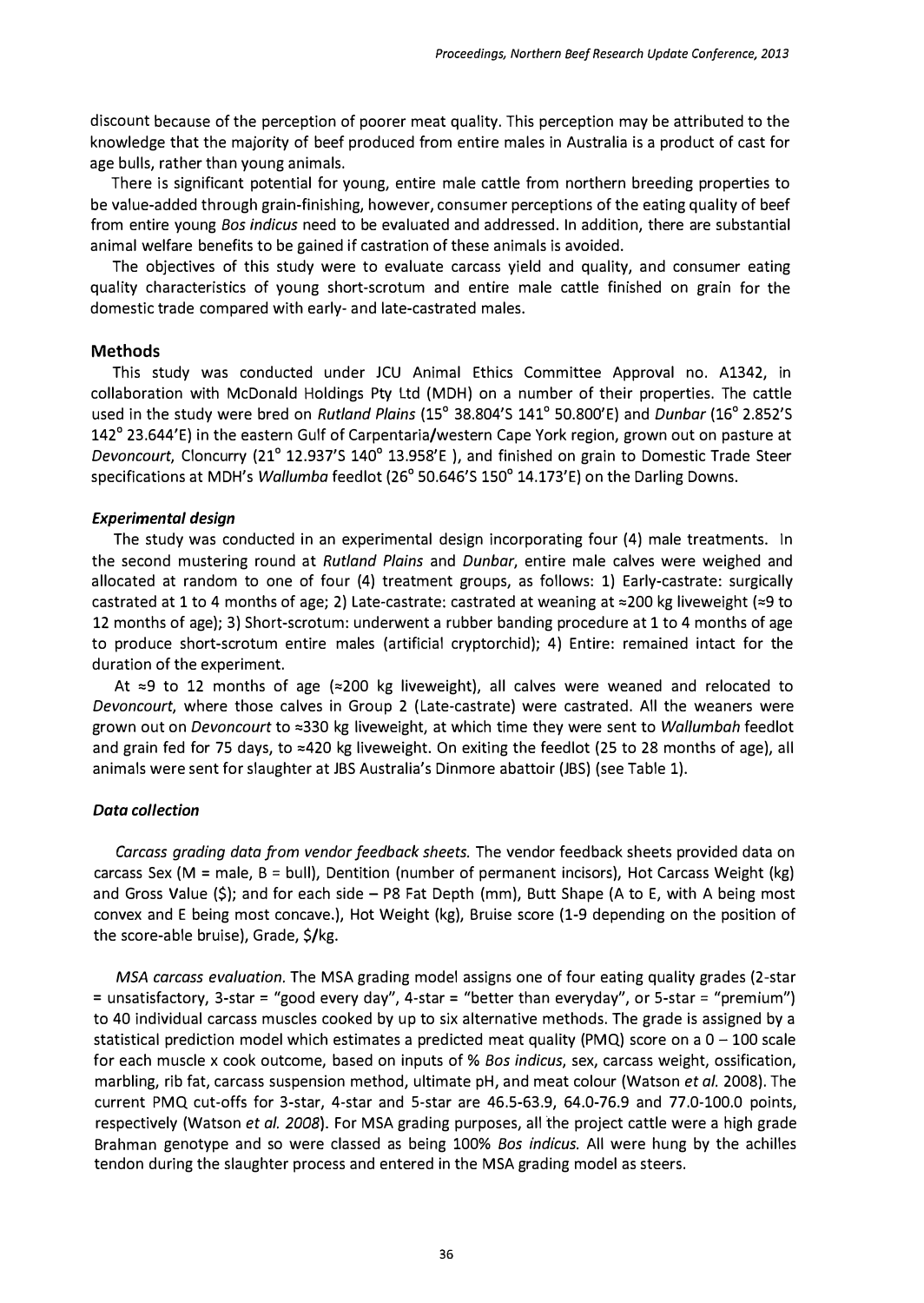|                                                             | Early-        | Late-         | Short-        | Entire        | Total         |
|-------------------------------------------------------------|---------------|---------------|---------------|---------------|---------------|
|                                                             | castrate      | castrate      | scrotum       |               |               |
| Allocated to the project (Sept/Oct 2008)                    | 169           | 170           | 161           | 165           | 665           |
| Relocated to <i>Devoncourt</i> at weaning (July – Oct 2009) | $\approx$ 147 | $\approx 151$ | $\approx$ 133 | $\approx$ 140 | $\approx$ 571 |
| Inducted into <i>Wallumba</i> feedlot (16 July 2010)        | 142           | 136           | 121           | 129           | 528           |
| Slaughtered at JBS, Dinmore (23 Sept 2010)                  | 140           | 136           | 121           | 129           | 526           |

# Table 1. Number of cattle either castrated at branding (Early-castrate), castrated at weaning (Latecastrate), banded to create an artificial cryptorchid (Short-scrotum) or left intact (Entire).

Assessment of meat quality. Forty animals from each treatment group were initially allocated for evaluation of meat quality, from which 30 animals were selected for further meat quality and sensory testing following MSA carcass evaluation. Three muscles, eye round (M. semitendinosus - EYE), rump (M. gluteus medius - RMP) and striploin (M. longissimus dorsi lumborum - STR), aged either 7 days or 35 days (15 each) were used to evaluate shear force (Geesink et al. 2011).

Sensory testing. The sensory testing of three muscles from each of the treatment groups was carried out by Meat Standards Australia using standard protocols and the grilling cook method (Watson et al. 2008). In brief, each sample was evaluated by 10 consumers for tenderness, juiciness, flavour and overall liking. Additionally, consumers assessed the star-rating (satisfaction) for each sample. A trimmed mean was used to give a robust and reasonably reliable measure, MQ4. This measure forms the basis of the MSA consumer prediction model, which generates a predicted MQ4 (PMQ4) from available data and is considered to be a good assessment of the consumer assessment of meat eating quality (Watson *et al. 2008*).

## Statistical analyses

Predicted meat quality (PMQ) data. All carcass quality and sensory data were analysed using a REML model in GenStat (GenStat 2011) with animal ID as the random effect and treatment Group, Muscle and Aging as categorical variables.

MSA star grade. For muscles animals that were selected for taste panel sensory testing, MSA Stargrades were determined either from the boning group data derived from MSA carcass grading (MSA1-BG), the PMQ data generated by the MSA Model (MSA2-PMQ), or from the MQ4 data derived from sensory testing (MSA3-MQ4). McNemar's test (GenStat 2011), was used to test whether one grading system was more likely to give a grade of 3-star or better, compared to the other.

# Results

## Carcass grading data from vendor feedback sheets

About 30% of the carcasses from non-castrated animals were graded as "bull" following slaughter, compared with less that 1% of carcasses from castrated animals (Table 2).

|  |  |  | Table 2. Numbers of carcasses (proportions in brackets) by treatment group that were classified as either |  |  |
|--|--|--|-----------------------------------------------------------------------------------------------------------|--|--|
|  |  |  | male or bull, based on the presence or absence of secondary sex characteristics.                          |  |  |

| Treatment group | N   | Male            | Bull      |
|-----------------|-----|-----------------|-----------|
| Early-castrate  | 140 | $139(99.3)^{a}$ | 1(0.7)    |
| Late-castrate   | 136 | $135(99.3)^{3}$ | 1(0.7)    |
| Short-scrotum   | 121 | $87(72.1)^{6}$  | 34 (27.9) |
| Entire          | 129 | $87(72.5)^b$    | 43 (27.5) |

a, b - Column means with unlike superscripts differ, P<0.001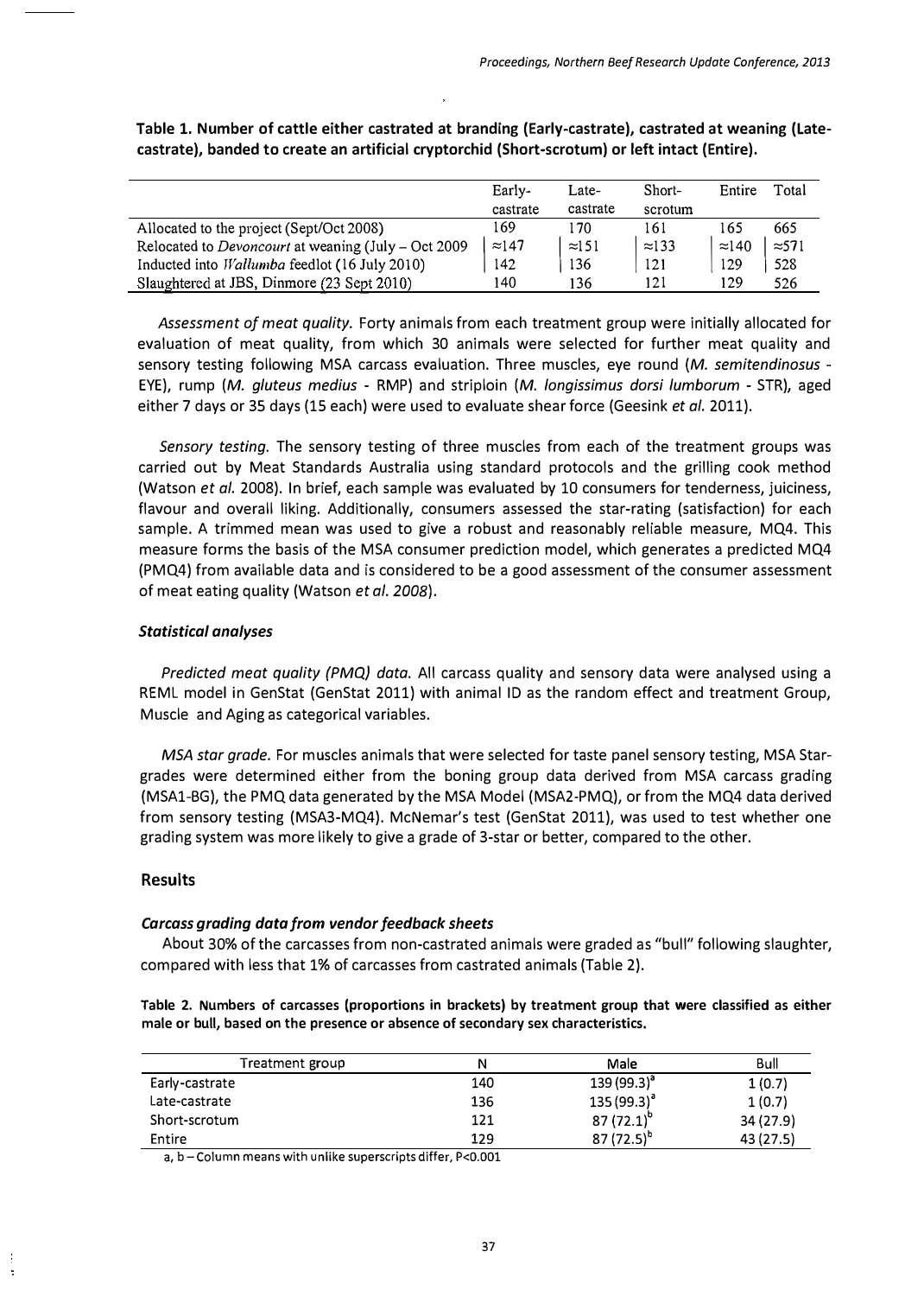Castrated animals had lower hot carcass weights than non-castrated animals (P<O.OOl). For Earlycastrate vs Late-castrate and Short-scrotum vs Entire, hot carcass weights did not differ (Table 3).

There was an association (P<0.05) between sex (Male  $-$  castrated or entire animals not showing secondary sex characteristics; and Bull  $-$  animals showing secondary sex characteristics) and dentition (Table 4). 87% of animals that graded as "Bull" had two or more permanent incisors compared with 70% of animals graded as "Male", accordingly, 15% of animals that graded as "Bull" had at least four permanent incisors compared with only 9% of animals that graded as "Male" (Table 4). Animals that graded as "Bull" had greater Hot Carcass Weights (P<0.05) than those graded as "Male" (257.7  $\pm$  2.7 kg vs 229.0  $\pm$  1.3 kg, respectively). There were no differences among treatment groups for bruising (only two carcasses were trimmed for bruising).

| Treatment group | N   | Hot carcass weight<br>(kg) | Gross carcass value |
|-----------------|-----|----------------------------|---------------------|
| Early-castrate  | 140 | $226.24 \pm 2.49^a$        | 737.88 ± 12.27      |
| Late-castrate   | 136 | $224.09 \pm 2.19^{\circ}$  | $725.03 \pm 12.68$  |
| Short-scrotum   | 121 | $242.49 \pm 2.66^b$        | 744.75 ± 12.70      |
| Entire          | 129 | $242.09 \pm 2.26^b$        | 737.65 ± 10.40      |

|  |  |  |  |  |  |  |  |  |  | Table 3. Hot carcass weights and gross carcass values by treatment group. |  |
|--|--|--|--|--|--|--|--|--|--|---------------------------------------------------------------------------|--|
|--|--|--|--|--|--|--|--|--|--|---------------------------------------------------------------------------|--|

a,  $b -$  Column means with unlike superscripts differ, P<0.001

Table 4. Numbers of animals with permanent incisors (either 0, 2, 4 or 6), either classed as "Male" (no secondary sex characteristics) or "Bull" (secondary sex characteristics).

| Sex  |     |     | <b>Dentition</b><br>(No. of permanent incisors) |     |
|------|-----|-----|-------------------------------------------------|-----|
|      |     |     |                                                 | All |
| Bull | 10  |     |                                                 | 79  |
| Male | 133 | 275 | 39                                              | 447 |
| All  | 143 | 332 |                                                 | 526 |

Gross returns. Hot carcass weights, P8 fat depth and gross carcass value stratified by Male or Bull classification and treatment Group are presented in Table 5. Of 526 animals killed, 79 graded "Bull"; these also represented the heaviest carcasses with the lowest fat scores. Carcasses from noncastrated animals that graded "male" had a  $\approx$ \$52 higher gross value than did those from castrated animals (P<0.05), while carcasses from non-castrated animals that graded "bull" had a  $\approx$ \$83 lower gross value than those from castrated animals (P<0.05), and a  $\approx$ \$137 lower gross value than those from non-castrated animals that graded "male" (P<0.05). As such, the average gross value of the carcasses did not differ between the treatment groups (Table 3).

# Chiller assessment and MSA grading

There were no differences among treatment groups for meat colour (MC) or fat colour (FC) scores. Carcasses from Entire animals had slower pH declines (P<0.05) than those from non-castrated animals, however, there were no differences among treatment groups for ultimate pH.

Ossification. Castrated animals had lower (P<0.001) ossification scores than non-animals ( $\approx$ 138 vs  $\approx$ 156, respectively), and carcasses graded as "Male" had lower (P<0.001) ossification scores than those animals graded "Bull" ( $\approx$ 144 vs  $\approx$ 165, respectively).

AusMeat and USDA marbling scores. There were no differences between the treatment groups for AusMeat marbling scores, however, castrated animals had higher USDA marbling scores (P<0.05) than non-castrated animals (228.36  $\pm$  3.94 vs 204.54  $\pm$  3.94, respectively).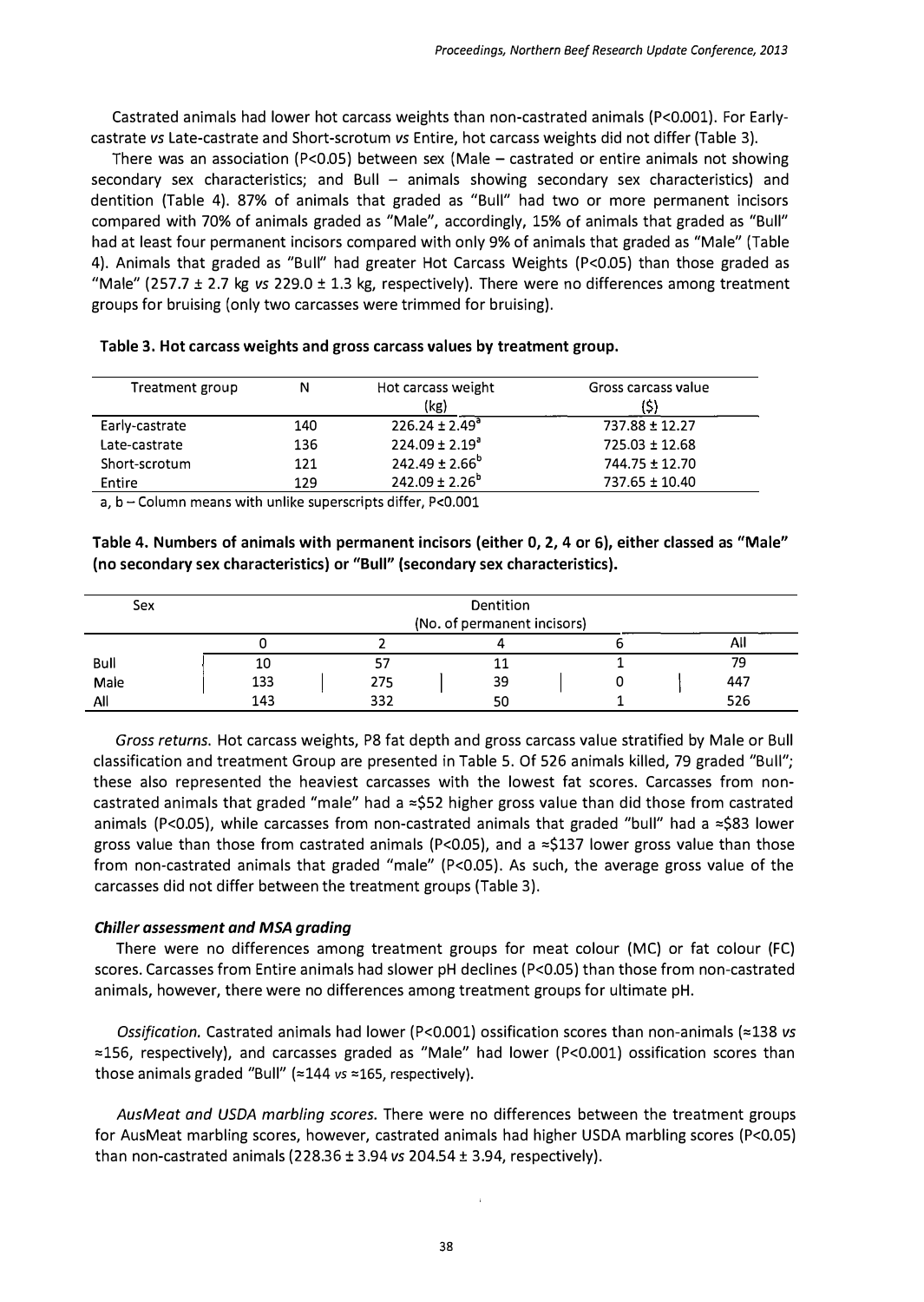Rib fat score. Castrated animals had greater rib fat (P<0.05) values and smaller (P<0.05) eye muscle area than non-castrated animals ( $\approx 4.65$  mm vs  $\approx 3.50$  mm and  $\approx 65.5$  cm<sup>2</sup> vs  $\approx 68.0$  cm<sup>2</sup>, respectively).

Hump height. Castrated animals had lower hump heights (P<0.05) than non-castrated animals  $\approx$  132 mm vs  $\approx$  153 mm, respectively).

Boning groups and non-compliance with MSA standards. Carcass parameters by boning group are presented in Table 6. No carcasses qualified for MSA boning groups 1 through 5; and a greater number of carcasses from castrated animals were allocated to boning groups 6 to 10 (P<0.05), compared to those from non-castrated animals. The most common reason for non-compliance or ungraded carcasses was due to insufficient fat cover - 14% of castrated animals versus 31% of noncastrated animals. Carcasses allocated to boning groups 6 through 10 had significantly less hump height, greater rib fat values, greater USDA marbling values, and tended to have lighter muscle colour than animals allocated to boning groups >10. Carcasses allocated boning groups >10 had greater eye muscle area (P<0.05). Fat colour scores did not differ between the boning groups.

Table 5. Hot carcass weights, P8 fat depth and gross values (mean ± SEM) of carcasses from animals graded as "male" or "bull", by treatment group.

| Grade         | Treatment group | N   | Hot carcass weight             | P8 fat depth                  | Gross value               |
|---------------|-----------------|-----|--------------------------------|-------------------------------|---------------------------|
|               |                 |     | Кg                             | Mm                            |                           |
| For carcasses | Early-castrate  | 139 | $225.61 \pm 2.43$ <sup>a</sup> | $11.99 \pm 0.35$ <sup>a</sup> | 737.27±12.34 <sup>a</sup> |
| graded "male" | Late-castrate   | 135 | 223.97±2.20 <sup>ª</sup>       | $11.77 \pm 0.33$ <sup>a</sup> | 726.16±12.73 <sup>ª</sup> |
|               | Short-scrotum   | 87  | $236.61 \pm 3.05$ <sup>b</sup> | $9.76 \pm 0.32^b$             | 783.94±14.75 <sup>b</sup> |
|               | Entire          | 87  | 234.80±2.66 <sup>b</sup>       | $10.31 \pm 0.35^{\circ}$      | 780.62±12.09 <sup>b</sup> |
| For carcasses | Early-castrate  |     | 314.00                         | 6.00                          | 822.68                    |
| graded "bull" | Late-castrate   | 1   | 240.50                         | 8.00                          | 573.72                    |
|               | Short-scrotum   | 34  | 257.10±4.47 <sup>c</sup>       | $8.63 \pm 0.36$ <sup>c</sup>  | 647.34±15.56 <sup>c</sup> |
|               | Entire          | 42  | 257.18±3.16 <sup>c</sup>       | $8.36 \pm 0.48$               | 648.65±10.74 <sup>c</sup> |

a, b, c - column means with unlike superscripts differ, P<0.05

Predicted meat quality (PMQ) scores and meat quality test results. Castrated animals had greater PMQ scores (P<0.001) than did uncastrated animals ( $\approx$ 48.0 vs  $\approx$ 46.0, respectively). Striploins from castrated animals had lower shear force (P<0.001) than those from non-castrated animals ( $\approx$ 4.4 kg vs  $\approx$  5.3 kg, respectively). Shear force test for eye rounds and rumps did not differ among the treatment groups. Ageing from 7 days to 35 days reduced (P<O.OOl) shear force for striploins from Entire animals ( $\approx$ 6.1 kg vs  $\approx$ 5.0 kg, respectively).

# Sensory testing

MQ4 score. In general, additional aging from 7 to 35 days resulted in improved MQ4 scores. For striploins only, Early-castrate animals had higher MQ4 scores than Late-castrate, Short-scrotum or Entire animals, which did not differ  $(53.11 \pm 2.6 \text{ vs } 47.73 \pm 2.52, 45.73 \pm 2.89 \text{ and } 41.50 \pm 2.53,$ respectively, P<0.01).

Boning groups. There were no differences between carcasses assigned to boning groups 6 through 10 and those >10 for any of the sensory outcomes. MQ4 scores for muscles from castrated animals were greater (P<O.Ol) than those from non-castrated animals graded as either "Male" or "Bull", which did not differ from each other (see Table 6).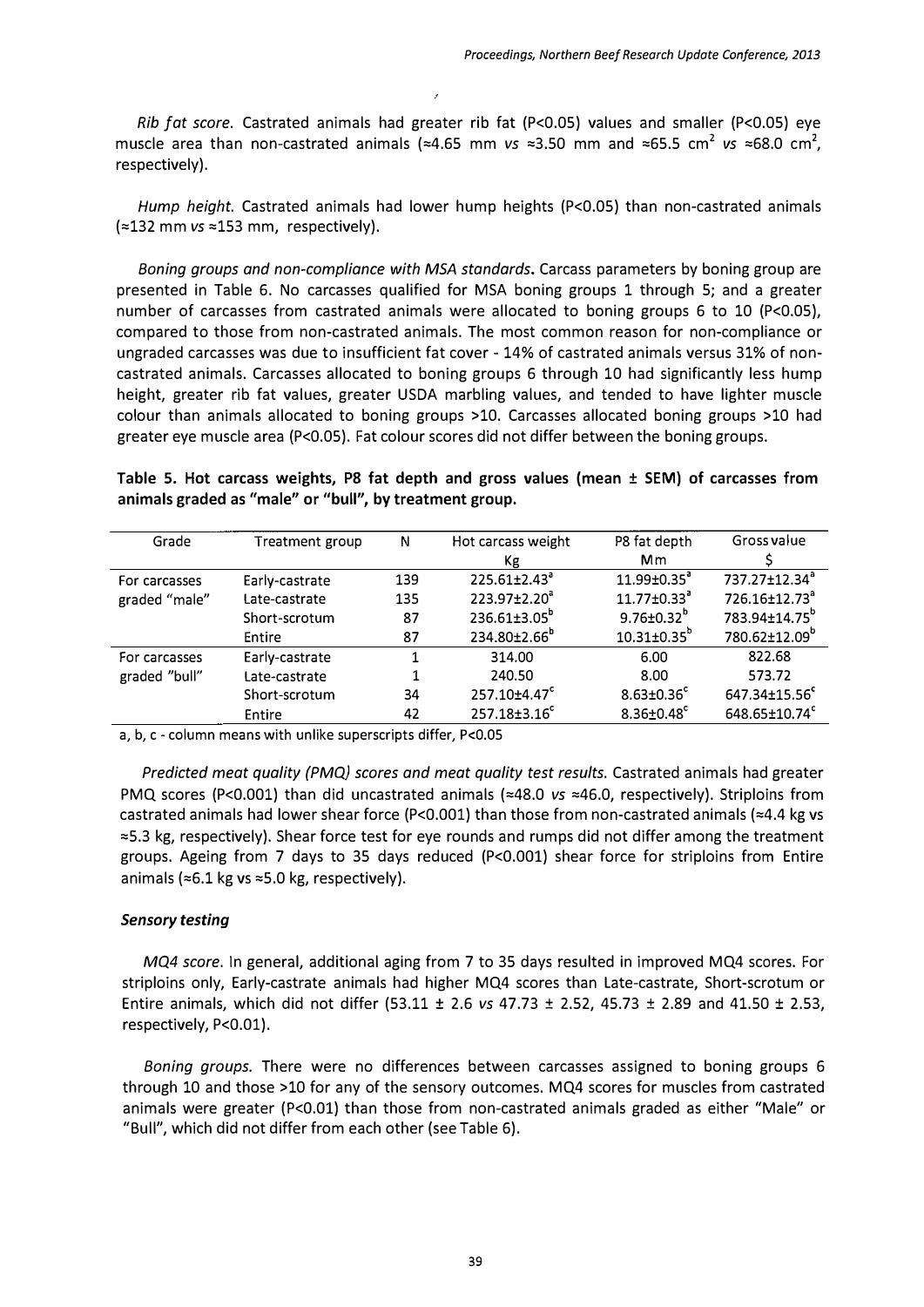| Treatment group           | N   |                                 | MQ4    |                   |
|---------------------------|-----|---------------------------------|--------|-------------------|
|                           |     | Mean $\pm$ SEM                  | Median | 95% CI            |
| Castrated                 | 179 | $47.319 \pm 0.923$ <sup>a</sup> | 48.483 | $45.497 - 49.141$ |
| Entire – graded as "male" | 137 | $43.862 \pm 0.990^{\circ}$      | 44.067 | $41.905 - 45.819$ |
| Entire - graded as "bull" | 36  | $45.078 \pm 1.807^{\circ}$      | 44.425 | $41.410 - 48.747$ |

Table 6. MQ4 from sensory testing of 3 muscles x 2 ages for animals either castrated or entire, and graded as either "male" or "bull".

a, b - Column means with unlike superscripts differ, P<0.01

| Table 7. Proportions of two muscles, rump (RMP) and striploin (STR), graded as MSA 3-star by protocol |  |
|-------------------------------------------------------------------------------------------------------|--|
| MSA1-BG, MSA2-PMQ or MSA3-MQ4.                                                                        |  |

| Protocol | <b>RMP</b><br>$(%$ MSA 3-star) | <b>STR</b><br>$(\%$ MSA 3-star) |
|----------|--------------------------------|---------------------------------|
| MSA1-BG  | 39.2 <sup>a</sup>              | $33.3^{a}$                      |
| MSA2-PMQ | $95.0^{b}$                     | 60.0 <sup>b</sup>               |
| MSA3-MQ4 | $56.3^{\circ}$                 | 67.5 <sup>b</sup>               |

a, b - Percentages within a column with unlike superscripts differ, P<0.05

# **Discussion**

Table 5 clearly illustrates the premium that can be achieved by marketing young entire male cattle that achieve a specific target of beef cattle AusMeat grade on a meatworks grid. The cattle in the present study were sold as AusMeat Grain Fed Young Beef (GFYG), for which animals may be female, castrate or entire males that show no secondary sex characteristics. Carcasses from noncastrated animals that met the GFYG specification had a  $\approx$ \$52 higher gross value than those from castrated animals, while carcasses from non-castrated animals that were graded "bull" because of secondary sex characteristics had a  $\approx$ \$83 lower gross value than those from castrated animals, and a  $\approx$ \$137 lower gross value than those from non-castrated animals that graded GFYG.

## Gross return

The mean gross return of the carcasses did not differ between the treatment groups. The lower returns from non-castrated animals that were down-graded as "bull" were countered by the greater carcass weights and premiums achieved for the non-castrated animals that graded "steer" (see Table 3)

## Chiller assessment and MSA grading

Interestingly, "dark-cutters" are generally mentioned in any discussion of the utilisation of young entire male cattle for beef production. Early-castrates, Late-castrates, Short-scrotum and Entire treatment groups had 4, 1,0 and 5 carcasses classified as dark-cutters, suggesting that there was no difference in the incidence of dark-cutters between castrates and non-castrates. Although there were differences in the rate of pH decline, there were no differences in ultimate pH, demonstrating that proper nutritional management and minimised sorting or mixing throughout the growing and finishing stages can help to minimise the incidence of dark-cutters.

Ossification and dentition. Ossification was positively correlated with dentition, and while there were no differences in dentition between the treatment groups, castrated animals had lower ossification scores than did non-castrated animals, indicating that although the treatment groups were of similar mean calendar age, non-castrated animals were· physiologically older than castrated animals. Although significant, the difference was not great. In the MSA model, for 100% Bos indicus cattle, a 10 point increase in ossification score leads to a 1 point decrease in PMQ4 score, for grilled striploin aged for 7 days (Geesink G, pers comm.). This supports the conclusion that entire animals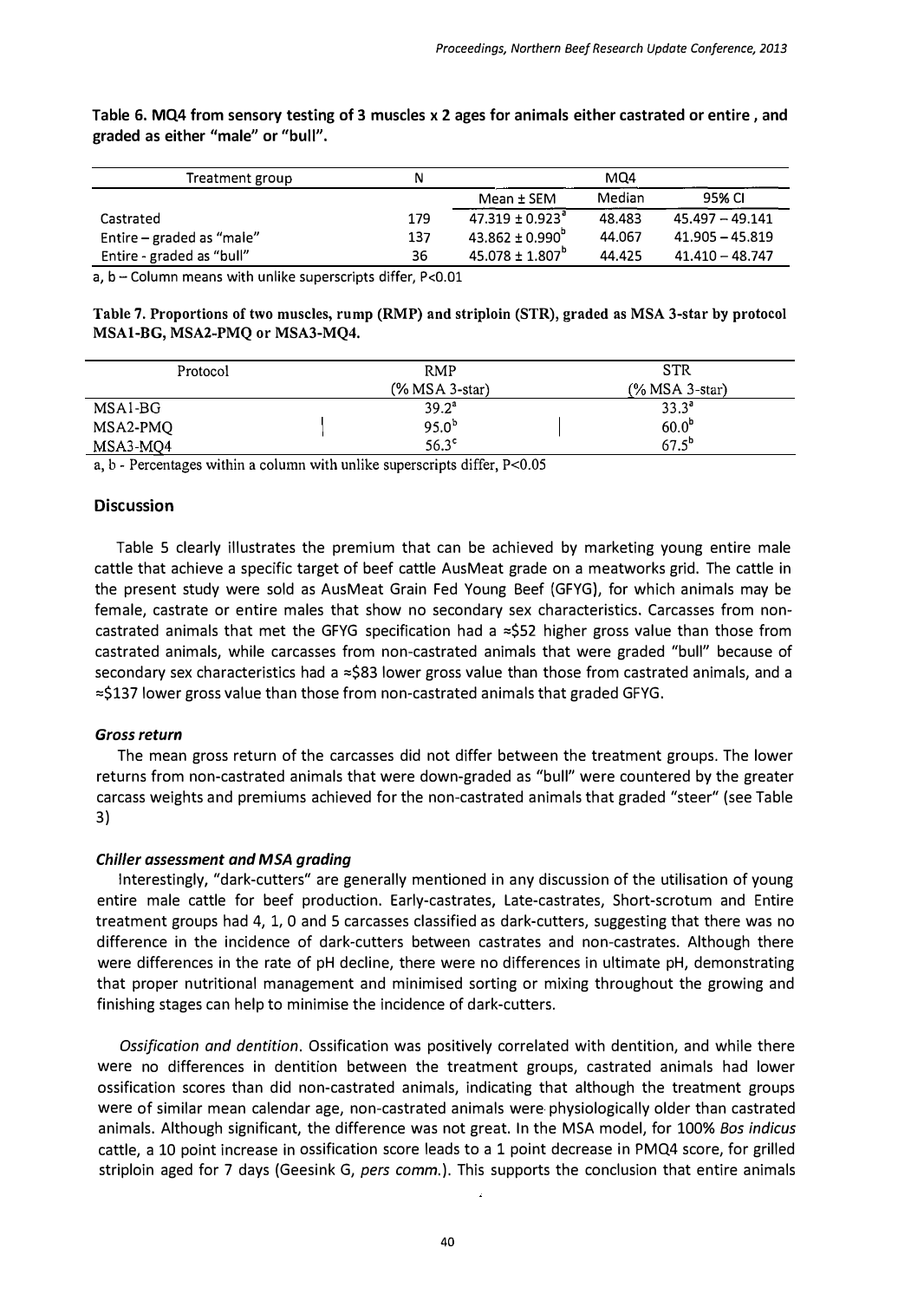should be finished at a younger age than their castrated equivalents, in order to minimise the chance of downgrades.

Hump height and eye muscle area. That castrated animals had lower hump heights than did noncastrated animals suggests that in this case, given that all of the project cattle were high-grade Brahmans, hump height may be more a reflection of testosterone levels than percentage of Bos indicus in the cattle. Similarly, eye muscle area was mirrored in the hot carcass weight. Non-castrated animals had greater hot carcass weights and eye muscle areas than did castrated animals, reflecting the anabolic effects of testosterone levels in the non-castrated animals.

Predicted Meat Quality score. Although the current MSA model is not validated for non-castrated animals, inputs into the model other than castration status (ossification, marbling score and rib fat) resulted in castrated animals having higher PMQ scores than non-castrated animals.

#### Meat quality test results

Shear force. For striploins only, there was a difference in shear force for castrated vs noncastrated animals, with the latter having higher shear force test. This result is broadly reflected in the sensory test MQ4 outcomes, with lower shear force scores being indicative of more tender meat, and is consistent with the status of striploin as being of superior quality to the other two muscles tested (Watson et al. 2008).

#### Sensory testing

MQ4. Only striploins from Early-castrate animals had higher MQ4 scores than did striploins from Late-castrate, Short-scrotum or Entire animals. Of the three muscles used for sensory testing, grilled striploins would be expected to be of the highest meat quality score (Watson et al. 2008), and therefore are likely to be the most sensitive indicator of treatment effects. The increased eating quality due to ageing from 7 days to 35 days is well documented (Watson et al. 2008).

Boning groups. That there were no differences between the boning groups for any of the sensory test outcomes, for rumps and striploins in particular, is surprising and indicates that for high-grade Bos indicus cattle at least, taste panels were not able to detect differences in eating quality of some muscles. This finding supports the view that there is a need for further data to be generated to allow the MSA grading model to be further refined for Bos indicus cattle.

Sensory testing versus AusMeat carcass grade. Sensory test of meat quality as measured by MQ4 did not differ between carcasses of non-castrated animals that were graded as either "steer" or "bull"  $(43.862 \pm 0.990 \text{ vs } 45.078 \pm 1.807)$ , respectively; mean  $\pm$  SEM), indicating that taste panels did not detect differences in the eating quality of the three muscles from these animals (see Table 7). This suggests that grading of carcasses of young animals on secondary sex characteristics may not accurately reflect the eating quality of meat from those carcasses. Muscles from castrated animals had a higher mean MQ4 score (47.319  $\pm$  0.923; mean  $\pm$  SEM), indicating that, on average, taste panels judged those muscles to be of slightly higher eating quality.

#### MSA Star grades

For the three of the muscles that were sensory tested, there were significant disparities in the allocation of MSA star grades based on either boning groups (MSA1-BG), predicted meat quality scores (MSA2-PMQ) or taste panel sensory test results (MSA3-MQ4) (see Table 7). For striploins and rumps, in particular, the disparities in the allocation of MSA star grades based on either boning groups (MSA1-BG), predicted meat quality scores (MSA2-PMQ) or taste panel sensory test results (MSA3-MQ4), appear to be more than one might expect from a grading system designed to ensure that the consumer does not have an unacceptable eating experience from consumption of beef of

 $\mathbf{A}$